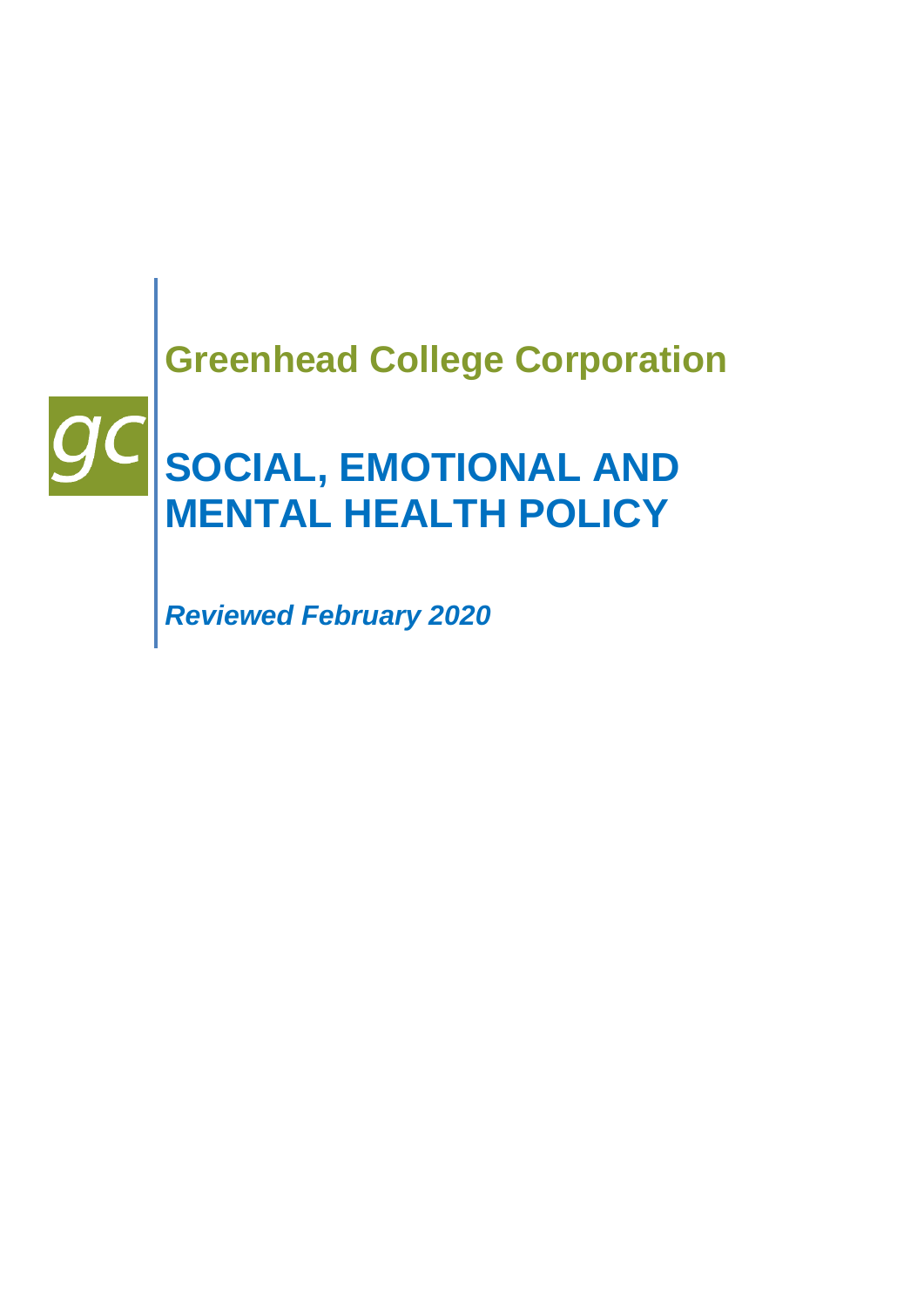# **Contents**

| 1. Policy Statement                                           | 3              |
|---------------------------------------------------------------|----------------|
| 2. Scope and aims of the policy                               | 3              |
| 3. List of staff with designated mental health responsibility | 3              |
| 4. Student disclosures                                        | 4              |
| <b>Section 1: Support</b>                                     |                |
| 5. Provision strands of support                               | 4              |
| 6. College Counselling Service                                | 5              |
| 7. Additional Learning Support                                | 5              |
| <b>Section 2: Whole College Approach</b>                      |                |
| 8. Teaching about Mental Health                               | 5              |
| 9. The Mental Health Working Party Group                      | 6              |
| 10. Training                                                  | 6              |
| <b>Section 3: Guidance for College Staff</b>                  |                |
| 11. Signposting                                               | 6              |
| 12. Recognising warning signs                                 | 7              |
| 13. Managing new disclosures                                  | $\overline{7}$ |
| 14. Confidentiality                                           | 7              |
| <b>15. Supporting Peers</b>                                   | 8              |
| 16. Working with Parents/Guardians                            | 8              |
|                                                               |                |

**Introduction** Page

**17.Policy review**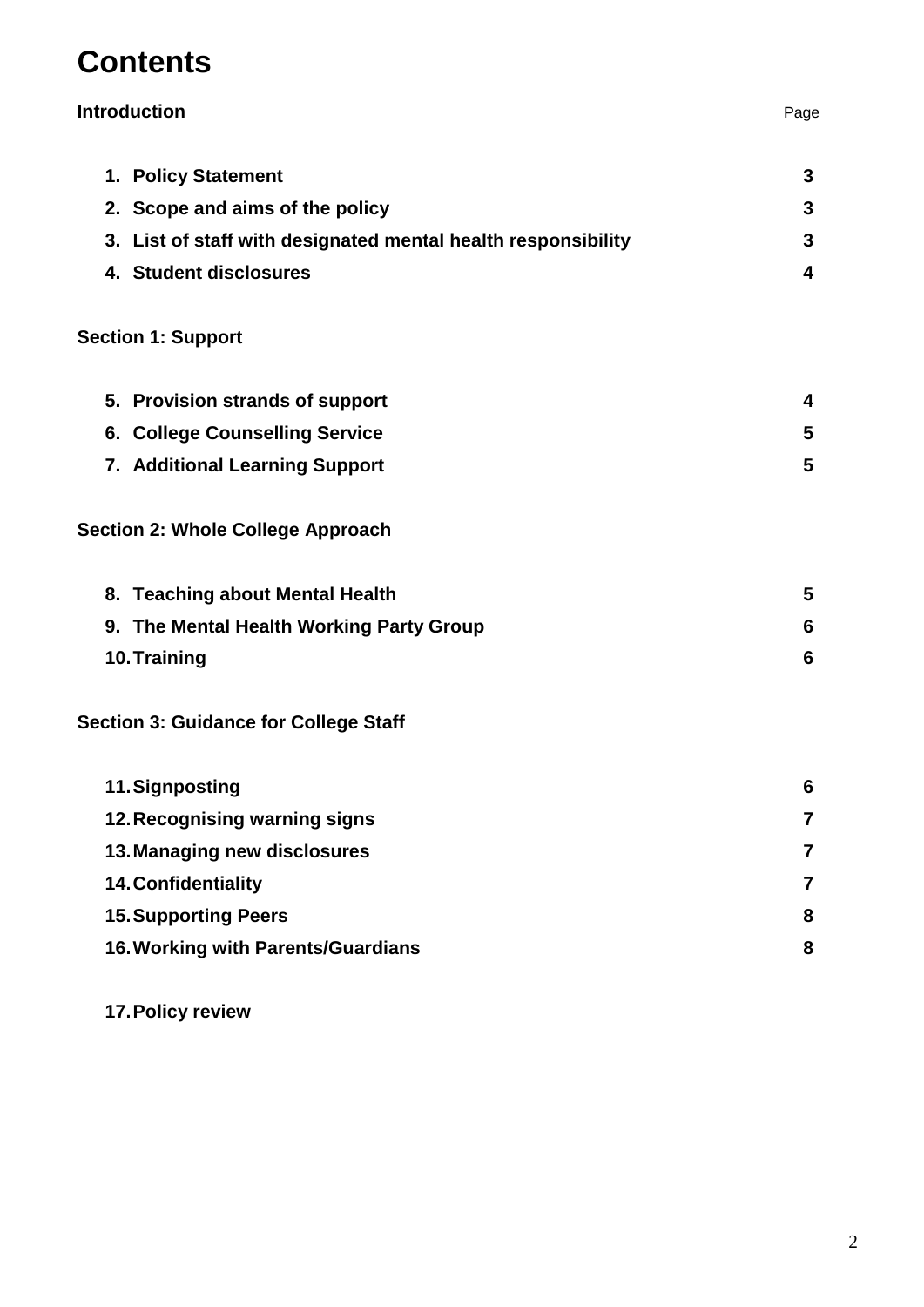# **Introduction**

### **1. Policy Statement**

- 1.1.At Greenhead College, we aim to promote positive mental health for every member of the student body.
- 1.2.We pursue this aim using universal support followed by targeted intervention and specialist support
- 1.3.The college is committed to improving the outcomes of young people and adopt a whole college approach to ensure that all parts of the college community work coherently together.

### **2. The scope and key aims of the policy**

- 2.1.This document uses the term Social, Emotional and Mental Health as set out in the SEND Code of Practice (2014). It describes the college's approach to promoting positive mental health and wellbeing and is intended as guidance for all staff, including support staff and governors.
- 2.2.This policy should be read in conjunction with the following policies:
- Admissions Policy
- SEND Policy
- Safeguarding Policy
- Equality and Diversity Policy
- Fit to Study Policy

2.3.The policy **aims** to:

- Alert staff to the provision strands available at college.
- Promote positive mental health across the college community.
- Increase understanding and awareness of common Social, Emotional and Mental Health difficulties.
- Alert staff to early warning signs of Social, Emotional and Mental Health difficulties.
- Provide support to staff working with young people with Social, Emotional and Mental Health difficulties.
- Provide support to students with Social, Emotional and Mental Health difficulties and their peers and parents/carers.
- **3. Staff with designated mental health responsibility**
- 3.1.Whilst all staff have a responsibility to promote the mental health of students. Staff with a specific, relevant remit include:
- Personal Tutors **A full list of Personal Tutors and their contact details can be found on the College website:** <http://www.greenhead.ac.uk/tutors/tutors.html>
- Maureen Bunter Safeguarder/Deputy Principal
- Usman Anwar Safeguarding DSL/Assistant Principal (pastoral)
- Kate Abel Safeguarding Deputy DSL/Assistant Principal (pastoral)
- Marc Tomlinson Lead Counsellor
- Claire Berry Safeguarder/Additional Learning Support Manager
- John Clyde-Evans Safeguarder/Mental Health Lead
- Diane Beaven Safeguarder/Senior Tutor
- Anna Shaw Safeguarder/Senior Tutor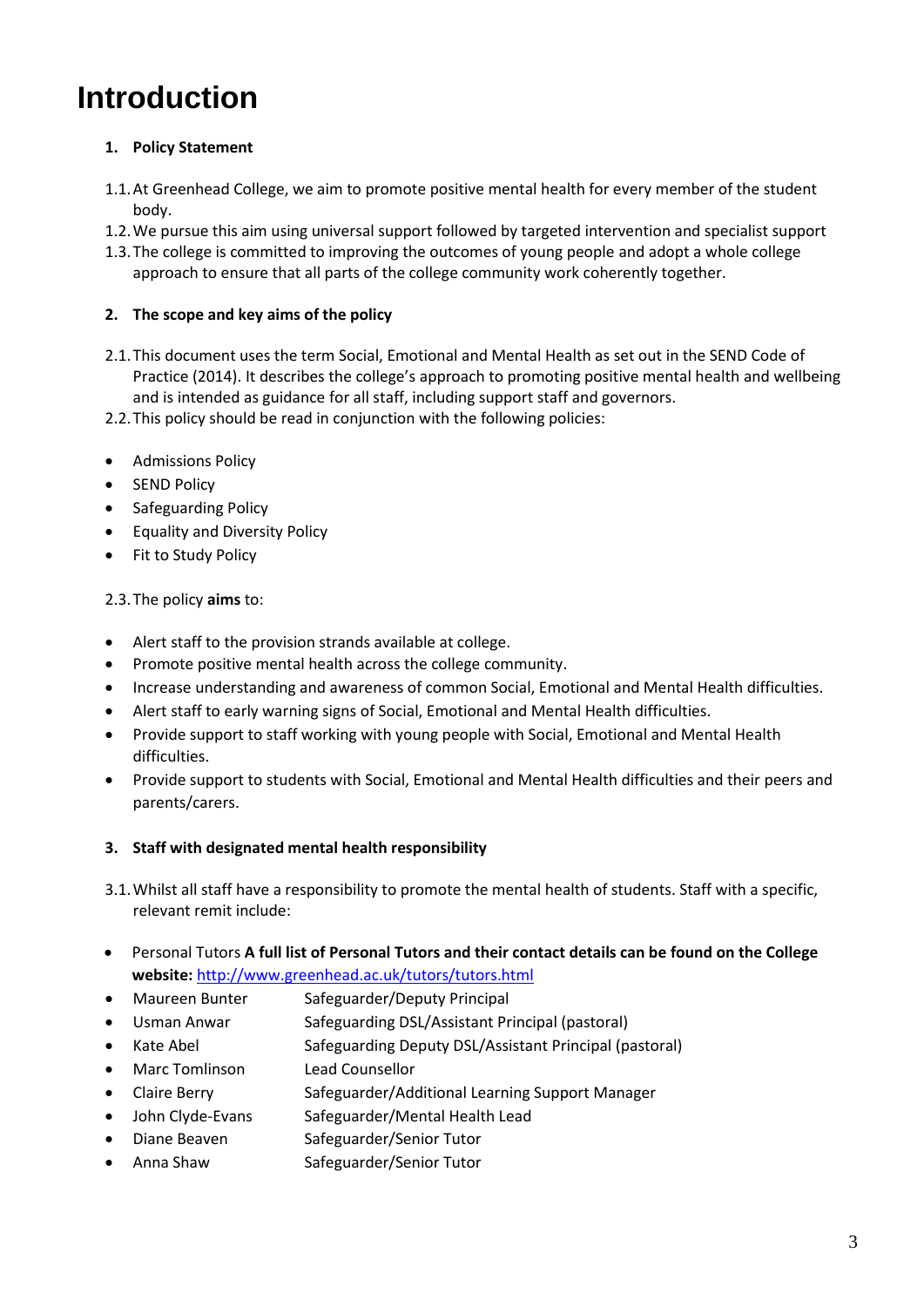### 4. **Student disclosures**

4.1.The application form provides the first opportunity for students to disclose any additional needs. We subsequently interview all applicants individually and invite further discussion regarding current and anticipated support. We want the college experience to be both rewarding and successful and actively encourage students to be completely open about their individual needs. The more information we have at point of application, the better we can plan ahead and prepare an appropriate support plan.

4.2.*Further opportunities for disclosure exist*:

- on the confidential form
- at the application interview
- during monitoring interviews with subject teachers
- during individual interviews with Tutors
- on the PaWS application form
- at any point during the course

# **Section 1: Support**

### **5. Provision strands of support**

- 5.1.The College Provision Map highlights the **three strands of support** available for students identified as having a Social, Emotional or Mental Health difficulty.
- 5.2.It is expected that students will move up and down these strands throughout their time at college and depending on current need.

### **Strand 1 – Universal** (available for all students)

- Quality First Teaching (QFT) Teaching and supporting students with a special educational need or disability (SEND) is the responsibility of the whole College and requires a collaborative and inclusive approach.
- Personal Tutor
- Careers Support
- Transition Support
- Enrichment Programme
- Work shadowing and Project Week
- Tutorial Programme
- Library Self-help books
- Sources of Support document Available on the counselling page on the college website

### **Strand 2 – Targeted Provision** (Signposted and organised by Personal Tutors)

- Coffee Club (Nurture Group)
- Exam Anxiety Sessions
- Meditation Classes
- Learning Mentor
- Study Centre (Safe Base)
- College Sports Maker Healthy Body/Healthy Mind Programme
- Variety of Workshops eg
	- o Better sleep
	- o Understanding panic
	- o Let's talk life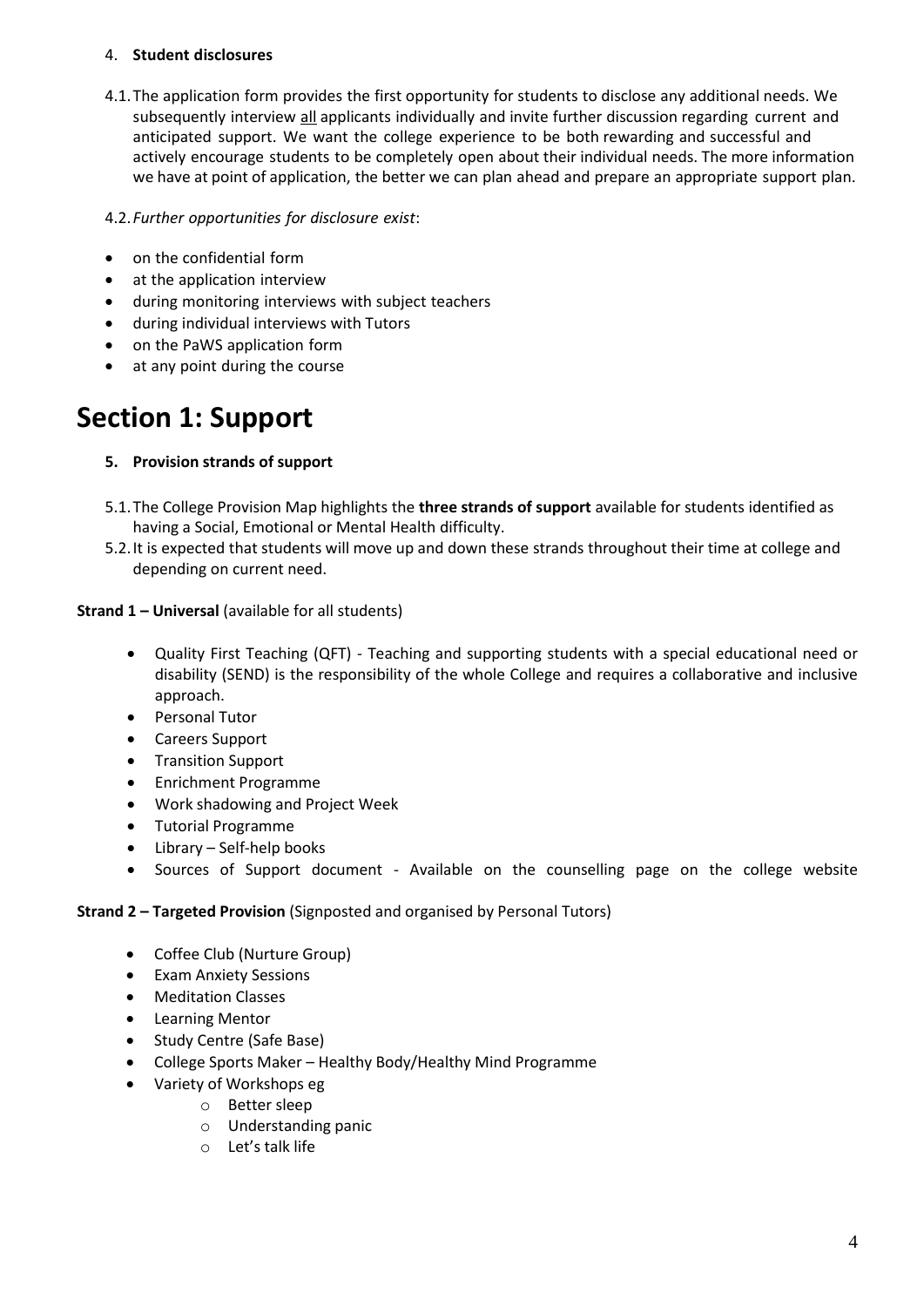**Strand 3 – Specialist Provision** (Organised by Personal Tutors, a Safeguarding DSL or the Additional Learning Support Manager)

- Moodmasters
- College Counsellors
- Exam Access Arrangements
- Children Adolescent Mental Health Service (CAMHS)
- Children Emotional Wellbeing Services (CHEWS)
- Designated Safeguarding Lead
- Other Appropriate External Services

### **6. College Counselling Service**

- 6.1.The aim of the counselling service is to provide confidential support for students on a short or longer term basis and to be able to respond to their needs. It works on a first come, first served basis. As the counsellors have a unique understanding of the rhythms and pressures of college life, students are offered support and access that is best tailored to their individual needs. How to access the Counselling Service and further information can be found in Appendix B.
- 6.2.We will ensure that staff, students and parents are aware of sources of support within college and in the local community. What support is available and how to access it can be found on the Counselling page on the college website under 'sources of support'.

### **7. Additional Learning Support**

- 7.1.The aim of the ALS department is to create a positive and inclusive atmosphere where there is a shared commitment to value diversity, empower students and facilitate successful progression. The department, throughout the academic year, organises workshops and one to one sessions which focus on positive emotional wellbeing.
- 7.2. Students can contact the ALS team directly or speak to their Personal Tutor to arrange a session. Appendix C gives an example of sessions currently running this year which also includes activities developed by the College Sports Maker and choices available through the College Enrichment Scheme.
- 7.3. Support available is signposted in a group setting through the tutorial programme and individually during the monitoring process.
- 7.4. Whenever we highlight support, we will increase the chance of students seeking help by ensuring students understand:
- What help is available
- Who it is aimed at
- How to access it
- Why to access it
- What is likely to happen next

# **Section 2: Whole College Approach**

### **8. Teaching about Mental Health**

- 8.1.The skills, knowledge and understanding needed by our students to keep themselves and others physically and mentally healthy and safe, are included as part of our Tutorial Programme.
- 8.2.We ensure that we teach mental health and emotional wellbeing issues in a safe and sensitive manner which helps rather than harms. Lesson plans and materials are written and produced in conjunction with the college Lead Counsellor.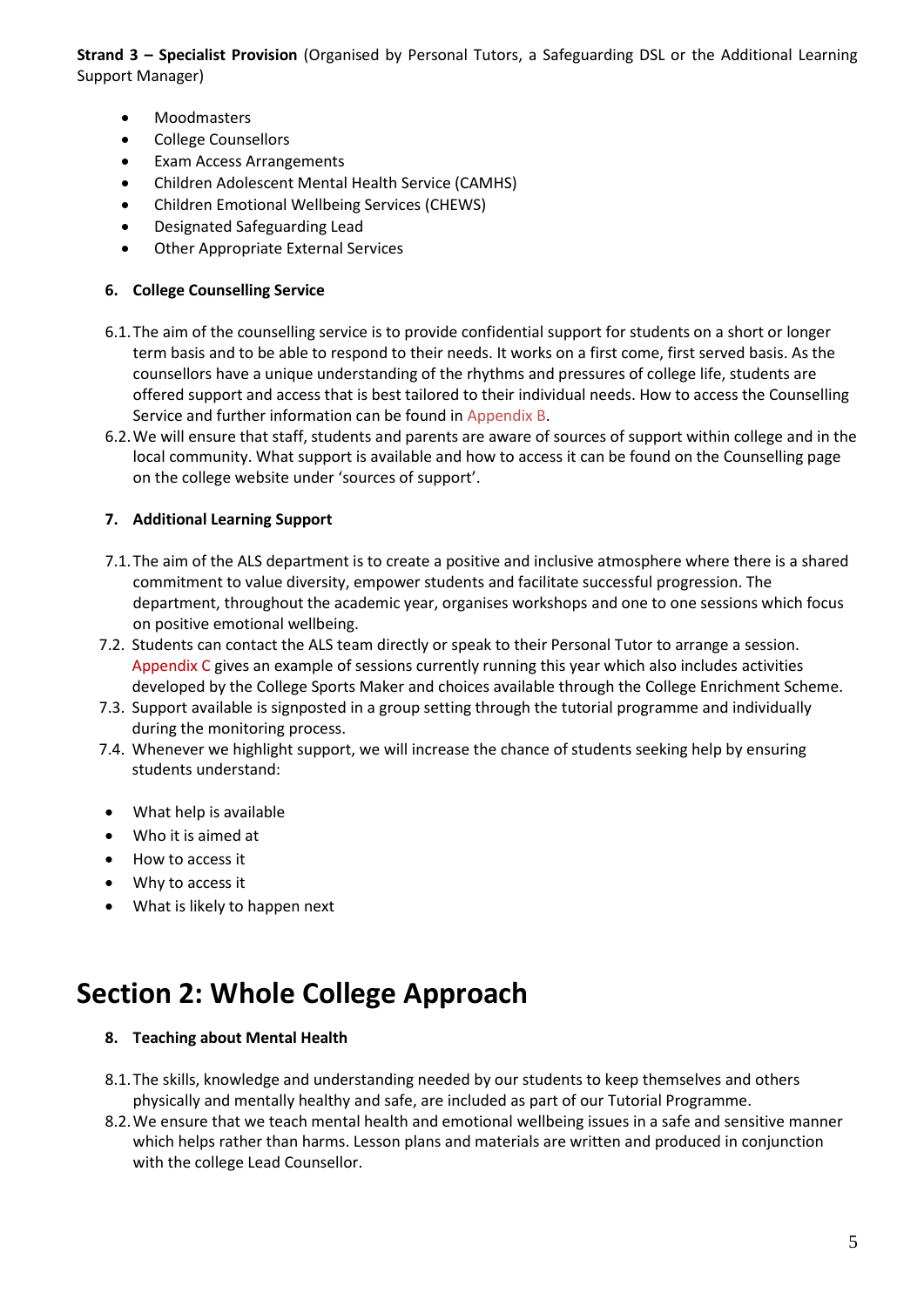8.3.The content of social, emotional and mental health tutorials are regularly reviewed and adapted to reflect the specific needs of the cohort, along with feedback from the Mental Health Working Party Group on current issues occurring across college.

### **9. The Mental Health Working Party Group**

9.1.meet every half term and consists of the following members of staff:

- John Clyde Evans (Chair) Mental Health Lead & Safeguarder
- Claire Berry **Additional Learning Support Manager**
- Maureen Bunter Deputy Principal & Safeguarder
- Diane Beaven Senior Tutor & Safeguarder
- Anna Shaw Senior Tutor and Safeguarder
- Deborah Sykes Learning Support Mentor
- Joshua Beetlestone Learning Support Mentor
- Adele Crowther Personal Tutor & College Sport Maker
- Peter Sylvester Personal Tutor
- Jessica Norcliffe **Human Resources**
- Marc Tomlinson Lead counsellor
- Kate Abel **Assistant Principal & Deputy DSL**
- Maryah Jasm A2 student
- Simon Lett Principal
- Mark Mitchell **Assistant Principal**
- Tom Rowley **Assistant Principal**
- Usman Anwar Assistant Principal & DSL
- 9.2.The aim for this group is to move the college toward a 'whole college approach' to emotional wellbeing, whereby all parts of the college and its community are encouraged to work together in their commitment to wellbeing, and in essence look for gaps and ensure a joined up approach to mental health.
- 9.3.This will include identifying appropriate staff development and training, promote staff wellbeing, and in particularly address staff stress levels, provide a solid base of universal work to promote wellbeing and help prevent problems, develop robust student referral systems, implement targeted programmes and interventions and develop supportive policies.

### **10. Training**

- 10.1. As a minimum, all staff will receive regular training about recognising and responding to mental health issues as part of their regular child protection training in order to enable them to keep students safe. All Personal Tutors and ALS staff hold a Mental Health First Aid Qualification approved by MHFA England. The mindEd learning portal<sup>1</sup> provides free online training suitable for staff wishing to know more about a specific issue.
- 10.2. Training opportunities for staff who require more in-depth knowledge will be considered as part of our performance management process and additional CPD will be supported throughout the year.
- 10.3. Suggestions for individual, group or whole college CPD should be discussed with Mark Mitchell or Tom Rowley.

# **Section 3: Guidance for College Staff**

### 11. **Signposting**

 $\overline{a}$ 

<sup>1</sup> www.minded.org.uk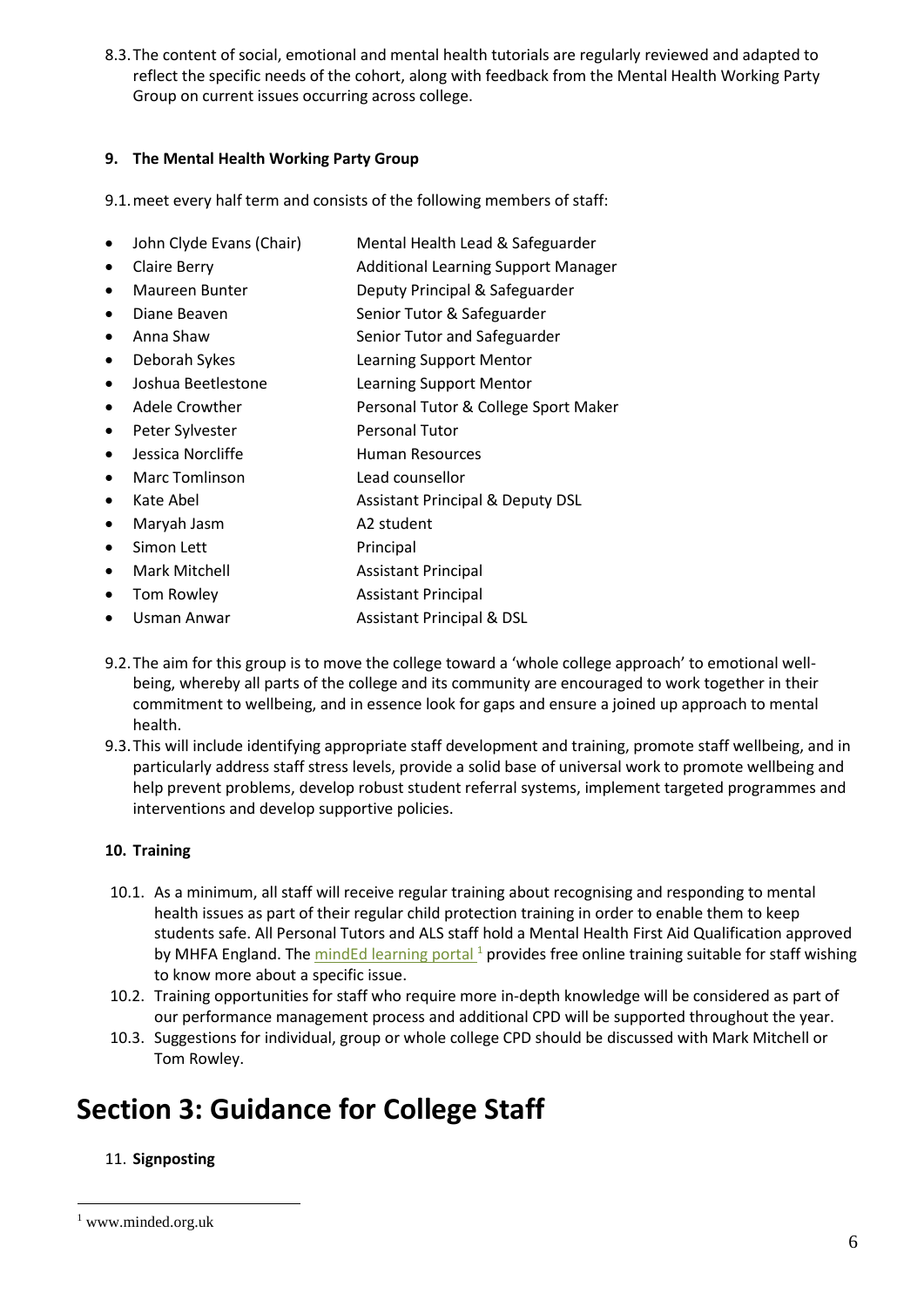- 11.1. Any member of staff who is concerned about the mental health or wellbeing of a student should speak to the student's Personal Tutor in the first instance.
- 11.2. If there is a fear that the student is in danger of immediate harm, then a direct referral to a Safeguarding DSL would be appropriate.
- 11.3. If the student presents a medical emergency then the normal procedures for medical emergencies should be followed, including alerting a first aider and contacting the emergency service if necessary.
- 11.4. Any concerns about a student's wellbeing should be recorded on CPOMS, guidance on how to do this is provided in Appendix A.
- 11.5. Where a referral to CAMHS is appropriate, and with the student's permission, this will be led and managed by the student's Personal Tutor or a Safeguarding DSL.
- 11.6. Students can also self refer to the college counsellors by following the links on the counselling page on the college website or completing a form which are available at reception.

### **12. Recognising warning signs**

- 12.1. College staff may become aware of warning signs which indicate a student is experiencing mental health or emotional wellbeing issues. These warning signs should be taken seriously and staff observing any of these warning signs should communicate their concerns with the student's Personal Tutor, a College Counsellor or a Safeguarding DSL.
- 12.2. Possible warning signs include:
- Physical signs of harm that are repeated or appear non-accidental
- Increased isolation from friends or becoming socially withdrawn
- Changes in activity and mood
- Lowering of academic achievement
- Abusing drugs or alcohol
- Talking or joking about self-harm or suicide
- Expressing feelings of failure, uselessness, loss of hope or worthlessness
- Secretive behaviour
- Lateness or absence from college
- Repeated physical pain or nausea with no evident cause
- Insomnia, fatigue or trouble concentrating

### **13. Managing new disclosures**

- 13.1. A student may choose to disclose concerns about themselves or a friend to any member of staff, so **all** staff need to know how to respond appropriately to a disclosure.
- 13.2. If a student chooses to disclose concerns about their own mental health or that of a friend to a member of staff, the member of staff's response should always be calm, supportive and nonjudgmental.
- 13.3. Staff should listen, rather than advise and our first thoughts should be of the student's emotional and physical safety rather than of exploring 'why?'
- 13.4. For more information about how to handle mental health disclosures sensitively see Appendix D, 'Talking to students when they make mental health disclosures' and Appendix E 'A short guide to having tricky conversations'.
- 13.5. All safeguarding disclosures should be recorded as soon as possible on CPOMS and shared with both the Personal Tutor and a Safeguarding DSL who can offer support and advice about the next steps.
- 13.6. If you have a general concern then contact the student's Personal Tutor or speak to one of the college counsellors.

### **14. Confidentiality**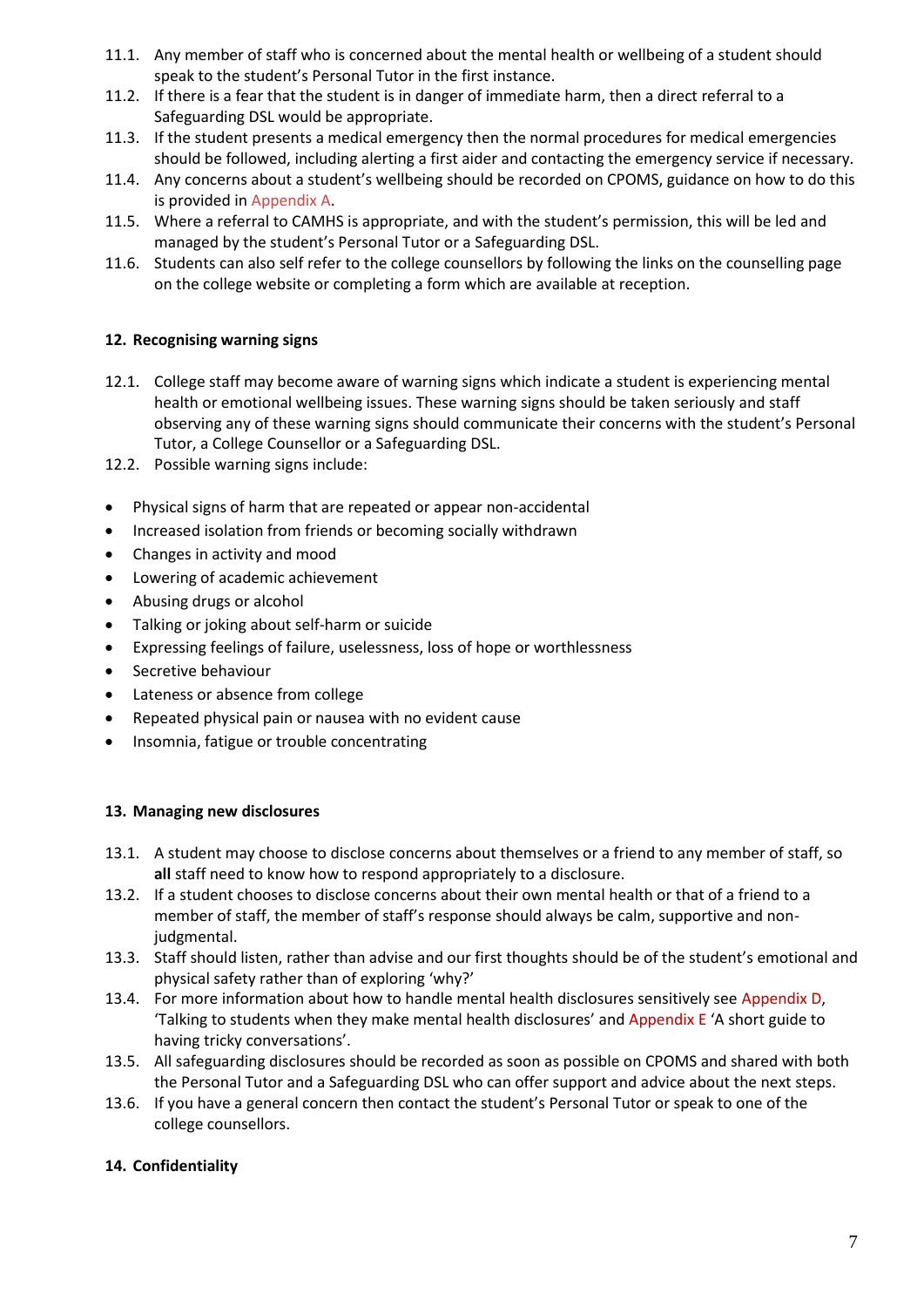- 14.1. We must be honest with regards to the issue of confidentiality. If it is necessary for us to pass our concerns about a student on, then we must discuss with the student:
- who we are going to talk to
- what we are going to tell them
- why we need to tell them
- 14.2. It is always advisable to share disclosures with a Safeguarding DSL/Personal Tutor, this helps to safeguard our own emotional wellbeing as we are no longer solely responsible for the student, it ensures continuity of care in our absence and it provides an extra source of ideas and support.

### **15. Supporting Peers**

- 15.1. When a student is suffering from mental health issues, it can be a difficult time for their friends. In order to keep peers safe, we will highlight the following:
- Where and how to access support for themselves
- Safe sources of further information about their friend's condition
- Healthy ways of coping with the difficult emotions they may be feeling

### **16. Working with Parents/Guardians of students with Social, Emotional and Mental Health difficulties**

- 16.1. Where it is deemed appropriate to inform parents, we need to be sensitive in our approach. It can be shocking and upsetting for parents to learn of their son/daughter's issues and many may respond with anger, fear or upset during the first conversation. We should be accepting of this (within reason) and give the parent time to reflect.
- 16.2. We should always highlight further sources of information including support aimed specifically at parents e.g. helplines and forums.
- 16.3. Parents are often very welcoming of support and information from the college about supporting their son/daughter's emotional and mental health. In order to support parents, we will:
- Highlight sources of information and support on our college website
- Ensure that all parents are aware of who to talk to in college
- Make our social, emotional and mental health policy easily accessible to parents
- Share ideas about how parents can support positive mental health in their son/daughter through our regular information evenings and news letters

### **17. Policy Review**

This policy will be reviewed annually. Additionally, this policy will be reviewed and updated as appropriate to reflect personnel changes. If you have a question or a suggestion about improving this policy, this should be addressed to Claire Berry, Additional Learning Support Manager.

| Date drafted:        | February 2018 |
|----------------------|---------------|
| Date accepted by     | 19 March 2018 |
| Governors:           |               |
| Date of next review: | February 2021 |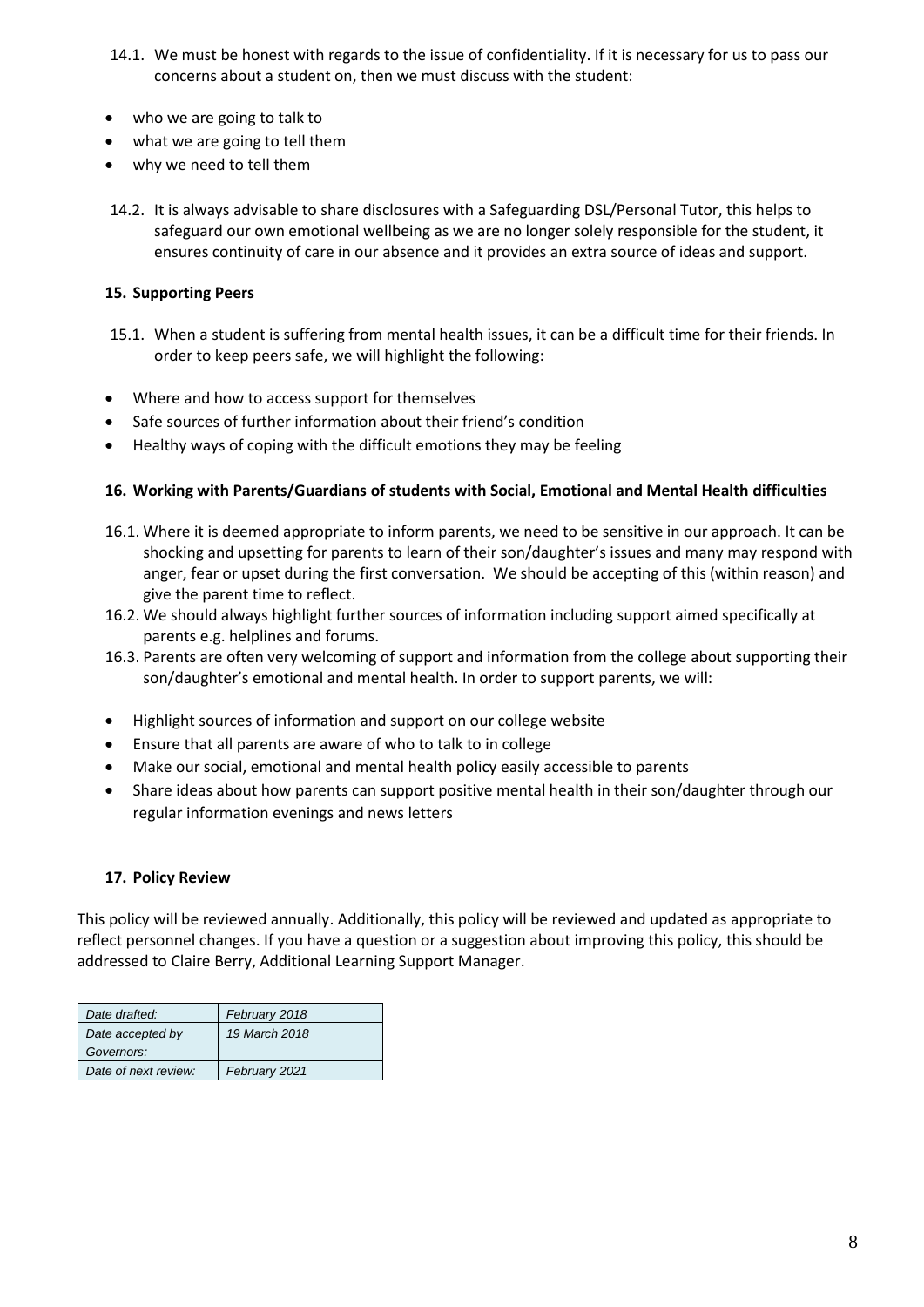# APPENDIX A

# CPOMS

# **Using CPOMS**

Go to the VLE and to College links on the bar at the top. Click on this and then on CPOMS to open the resource.

Add your college email address to the space indicated. The first time you use this you will need to click on **Forgotten your password or using CPOMS for the first time?** below login. A long coded password will be sent via email. Carefully copy this into the password section of the CPOMS login page. You will be able to reset the password to one of your choice.

When you have logged in the next page will say **Login without Two Factor Authentication** in bold. Click on this and you will see the **alerts section**. If you have been sent any alerts you will get an email to tell you and a link to the login page for CPOMS so you can access them. Click on incident to view it. Once you have read it you can mark it as read to acknowledge that you have seen the incident. Once you have done this the alert will disappear and you will not be able to read it again so if you are required to add any actions make sure you do this before selecting 'mark as read'.

### **Adding an Incident** Click on Add Incident.

- **Select the student** you want to add the incident for by beginning to type the name into the student box at the top of the page. It will filter through all the names on the system, select the name required and the box will turn grey, if you have selected the wrong name delete it and select an alternative.
- Fill in the **incident** box; be accurate and specific, once the incident has been submitted you cannot delete it.
- Select at least one **category** to assign it to. You can also link other students if more than one student is involved in the incident.
- You can then select a **time and date** for when the incident happened otherwise it will default to the current time and date.
- Please make sure you click on **Safeguarding** so all the Safeguarding Co-ordinators are alerted. Type in the names of any other members of **staff you wish to alert** (Note **other** will alert **all** 200+staff).
- Using the browse button, you can **upload any documents** as you would for an email.
- Lastly add any **agency** names involved such as CAMHS, Police or Kirklees Safeguarding Board.
- Finally select **Add Incident** button and submit.

### **After adding an incident please record on Cedar that there is information on CPOMS by using a confidential information thread in the student's pastoral log.**

N.B. If you have made a significant mistake take note of the incident id and pass this on to one of the Safeguarding Team.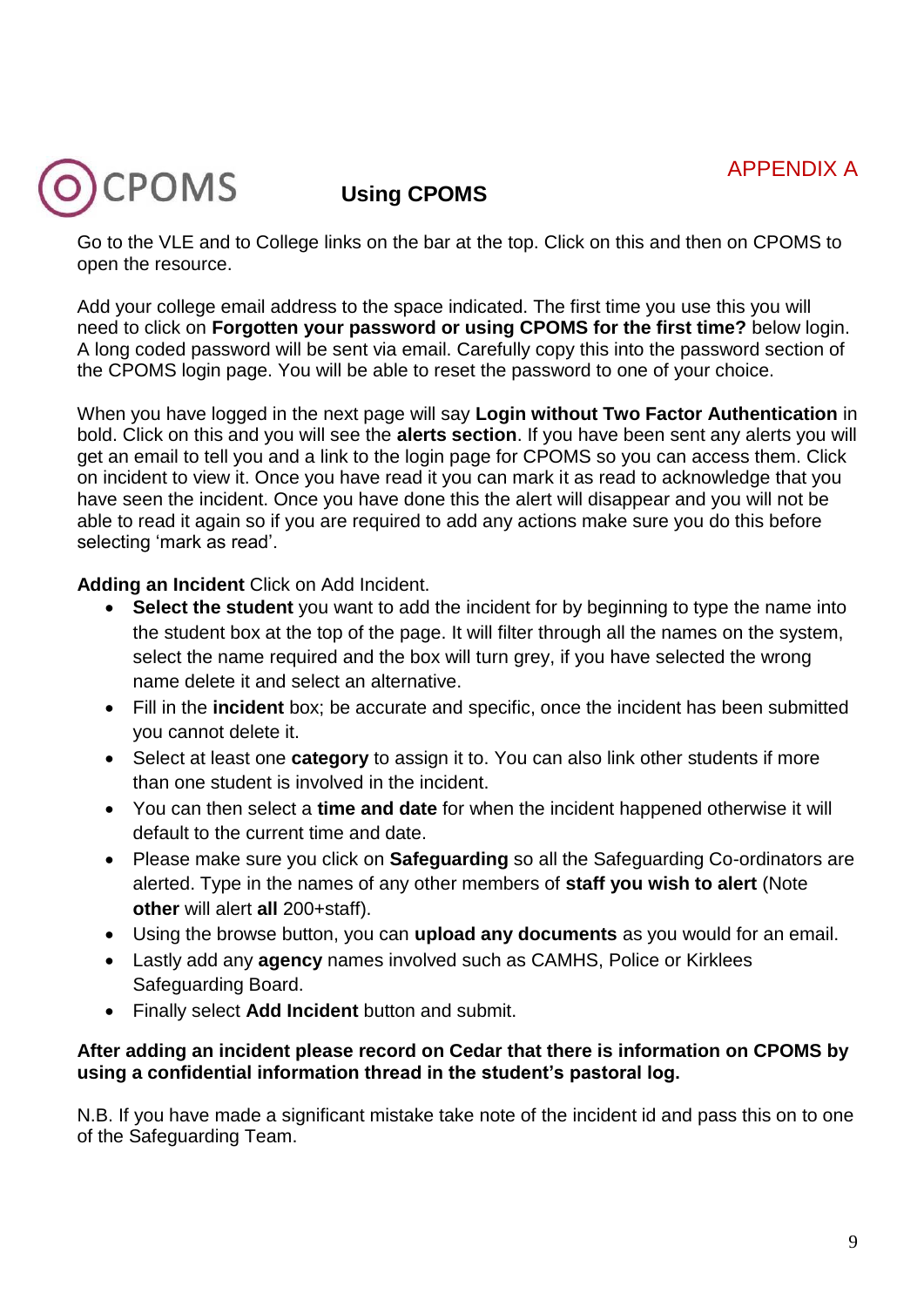# GREENHEAD COLLEGE COUNSELLING DEPARTMENT

Greenhead College has had an in house counselling service for over twenty years. The aims of counselling are to support students who are struggling with their emotional or mental health by:

- Exploring difficult personal issues in a confidential (with limits) relationship
- Understanding and validating feelings and experiences, "I was believed"
- Supporting retention and ability to engage with academic life
- Empowering to find solutions that work for each individual
- Offering emotional containment and building emotional resilience
- Developing resources to deal with difficulties more effectively
- Gaining new perspectives and insights in self
- Reconnecting with hope
- Reducing distress
- Reducing isolation
- Providing a place of safety
- Developing life skills, confidence and self-esteem

When considering suggesting counselling to a student, offer the idea as an option: "Do you know we have counsellors in college? / Have you thought about talking it through with a counsellor?" Give them thinking time and allow them to self-refer (but you can always offer to support them in completing the form.)

Remember not to force a referral or do it for them, counselling works best when it is voluntary. You may not be able to 'fix' the issue for the student, but talking to you may have been very helpful to them (and may be enough for them) and then they know they can trust you and can talk to you again in the future.

Although counselling is not an "emergency service", in the context of working in college, there are occasions in which the counsellors can use their skills to assist the staff to respond in this type of situation. This does not replace the role of the 'Safeguarding DSL' who deals with child protection in college, rather it can offer support and expertise. If a member of staff has an immediate high risk concern about a student a Safeguarding DSL' should be contacted in the first instance.

The counsellors are also able to support staff in developing wellbeing initiatives, confidentiality dilemmas, safeguarding, staff counselling and guidance on supporting their students safely.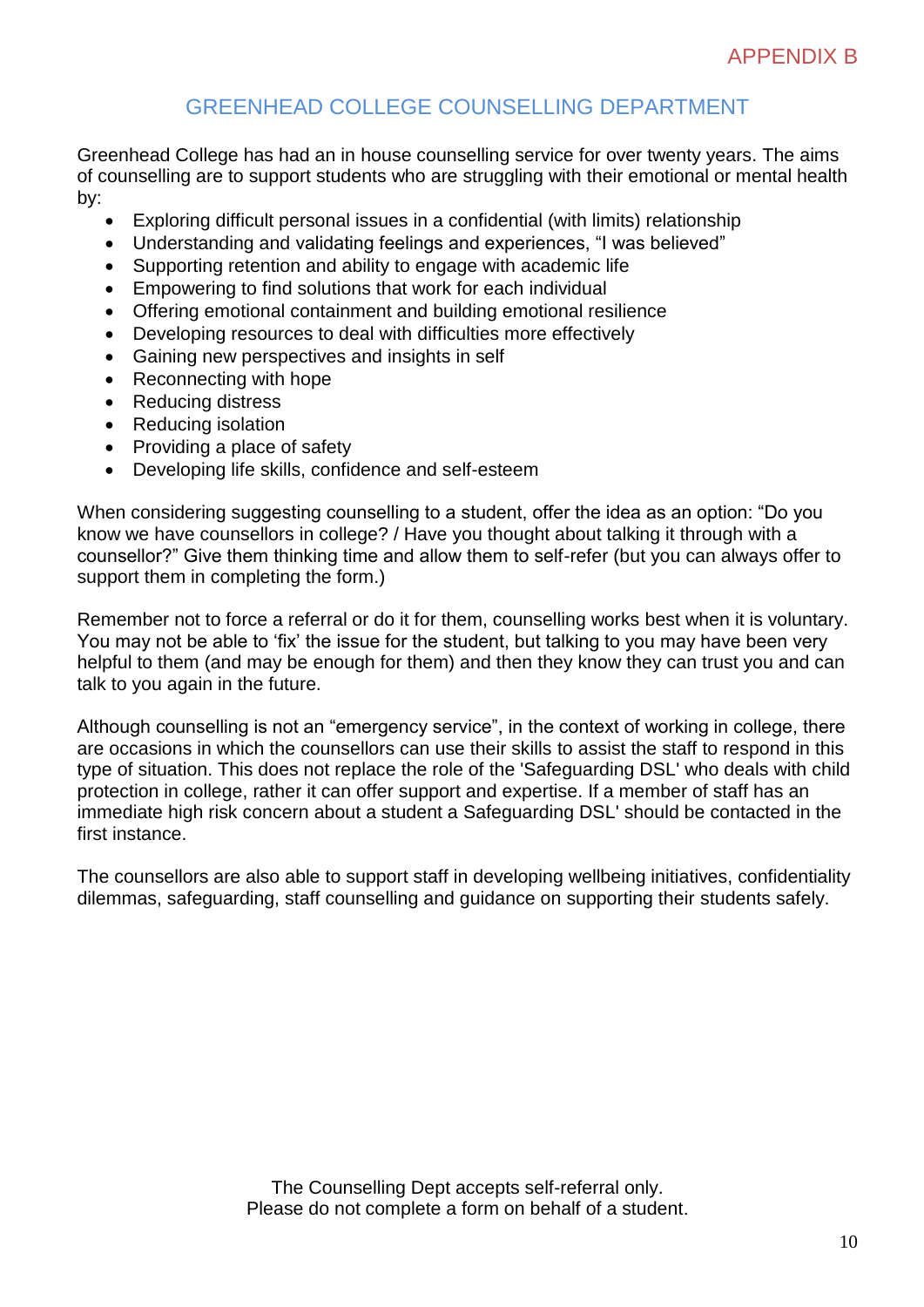

\* A student may wait longer if they have very limited availability and/or rejects first appointment offered in favour of waiting for a preferred timeslot. (Feb 18 MTO)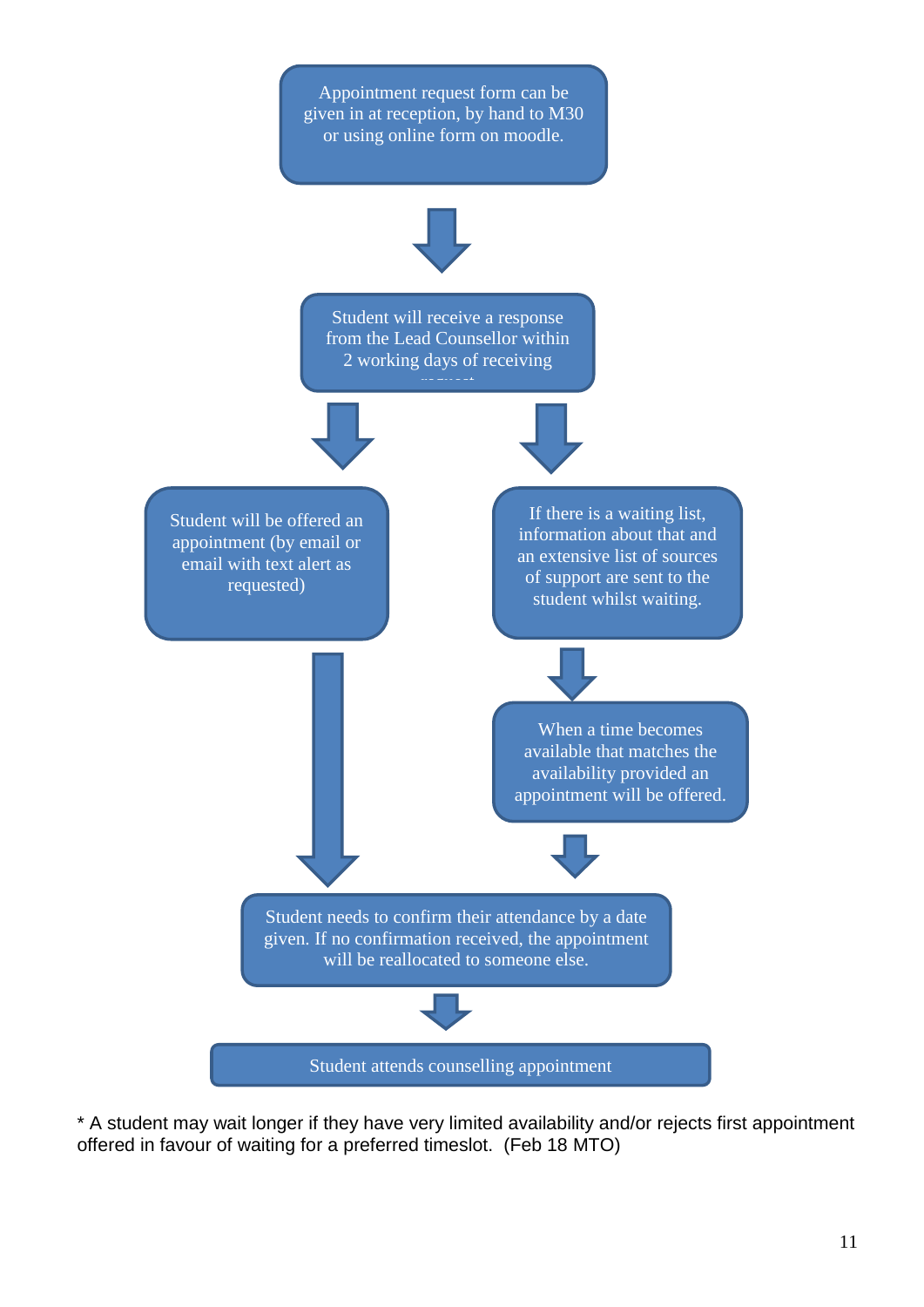# Social, Emotional and Mental Health Interventions Workshops or one to one sessions

- Coffee Club (Nurture group)
- Meditation (Quiet your mind and find your inner calm)
- Learning Mentor (timetabled sessions)
- Structured lunch/break time activities
- Let's talk life group (Sessions exploring how to deal with a variety of social scenarios)
- Study Centre safe base
- Preparation for Adulthood sessions. (Supported H.E. visits + transition work)
- LGBT (We are a confidential group of LGBTU (lesbian, gay, bisexual, transgender, unsure) minded friends who like to socialise!)
- Classroom Chair to 5k and beyond (f you are you looking to improve your fitness and relieve any stress then this is the activity for you) Enrichment Activity
- Fitness Room (Female only fitness room session. Come along and get fit in a fun and friendly environment. All abilities welcome) Enrichment Activity
- Practical Relaxation Techniques (muscular relaxing exercises and deep breathing exercises) Enrichment Activity)
- Healthy Body, Healthy Mind. Physical activity referral programme, students complete 6 weeks of physical activity or sport, which can be 1:1 or in a group setting.

(Example of activities available February 2020)

There are also many enrichment activities that are used for relaxation which are available to all students as an integral part of their programme of study.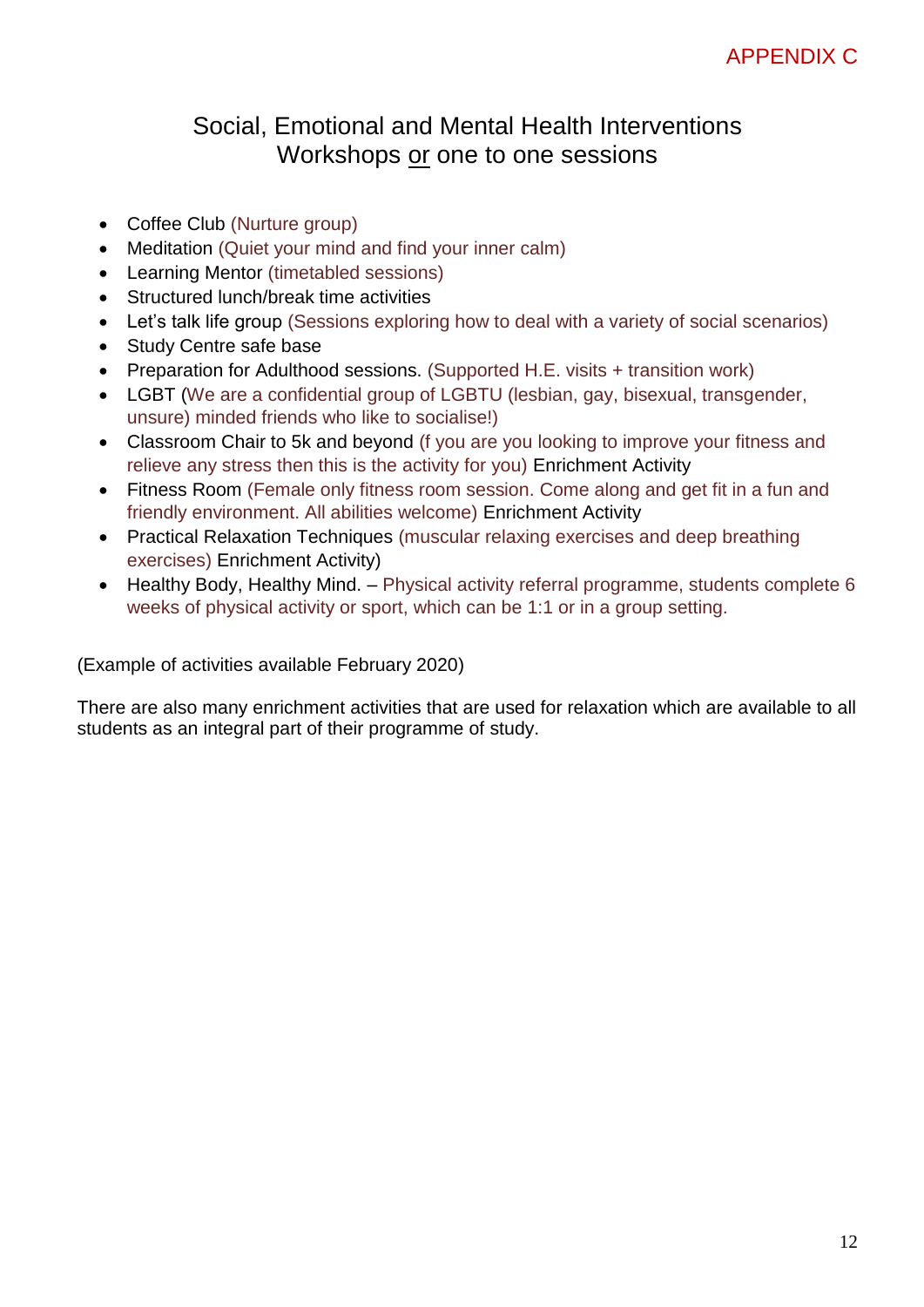# APPENDIX D **Talking to students when they make mental health disclosures**

The advice below is from students themselves, in their own words, together with some additional ideas to help you in initial conversations with students when they disclose mental health concerns. This advice should be considered alongside relevant school policies on pastoral care and child protection and discussed with relevant colleagues as appropriate.

### **Focus on listening**

*"She listened, and I mean REALLY listened. She didn't interrupt me or ask me to explain myself or anything, she just let me talk and talk and talk. I had been unsure about talking to anyone but I knew quite quickly that I'd chosen the right person to talk to and that it would be a turning point."* 

If a student has come to you, it's because they trust you and feel a need to share their difficulties with someone. Let them talk. Ask occasional open questions if you need to in order to encourage them to keep exploring their feelings and opening up to you. Just letting them pour out what they're thinking will make a huge difference and marks a huge first step in recovery. Up until now they may not have admitted even to themselves that there is a problem.

### **Don't talk too much**

*"Sometimes it's hard to explain what's going on in my head – it doesn't make a lot of sense and I've kind of gotten used to keeping myself to myself. But just 'cos I'm struggling to find the right words doesn't mean you should help me. Just keep quiet, I'll get there in the end."* 

The student should be talking at least three quarters of the time. If that's not the case then you need to redress the balance. You are here to listen, not to talk. Sometimes the conversation may lapse into silence. Try not to give in to the urge to fill the gap, but rather wait until the student does so. This can often lead to them exploring their feelings more deeply. Of course, you should interject occasionally, perhaps with questions to the student to explore certain topics they've touched on more deeply, or to show that you understand and are supportive. Don't feel an urge to over-analyse the situation or try to offer answers. This all comes later. For now your role is simply one of supportive listener. So make sure you're listening!

### **Don't pretend to understand**

*"I think that all teachers got taught on some course somewhere to say 'I understand how that must feel' the moment you open up. YOU DON'T – don't even pretend to, it's not helpful, it's insulting."* 

The concept of a mental health difficulty such as an eating disorder or obsessive compulsive disorder (OCD) can seem completely alien if you've never experienced these difficulties first hand. You may find yourself wondering why on earth someone would do these things to themselves, but don't explore those feelings with the sufferer. Instead listen hard to what they're saying and encourage them to talk and you'll slowly start to understand what steps they might be ready to take in order to start making some changes. Be mindful of what you are saying as it is very easy to say things in autopilot mode, but don't worry too much about saying the wrong thing, the fact that you are taking time to listen to the student is more important.

### **Don't be afraid to make eye contact**

*"She was so disgusted by what I told her that she couldn't bear to look at me."* 

It's important to try to maintain a natural level of eye contact (even if you have to think very hard about doing so and it doesn't feel natural to you at all). If you make too much eye contact, the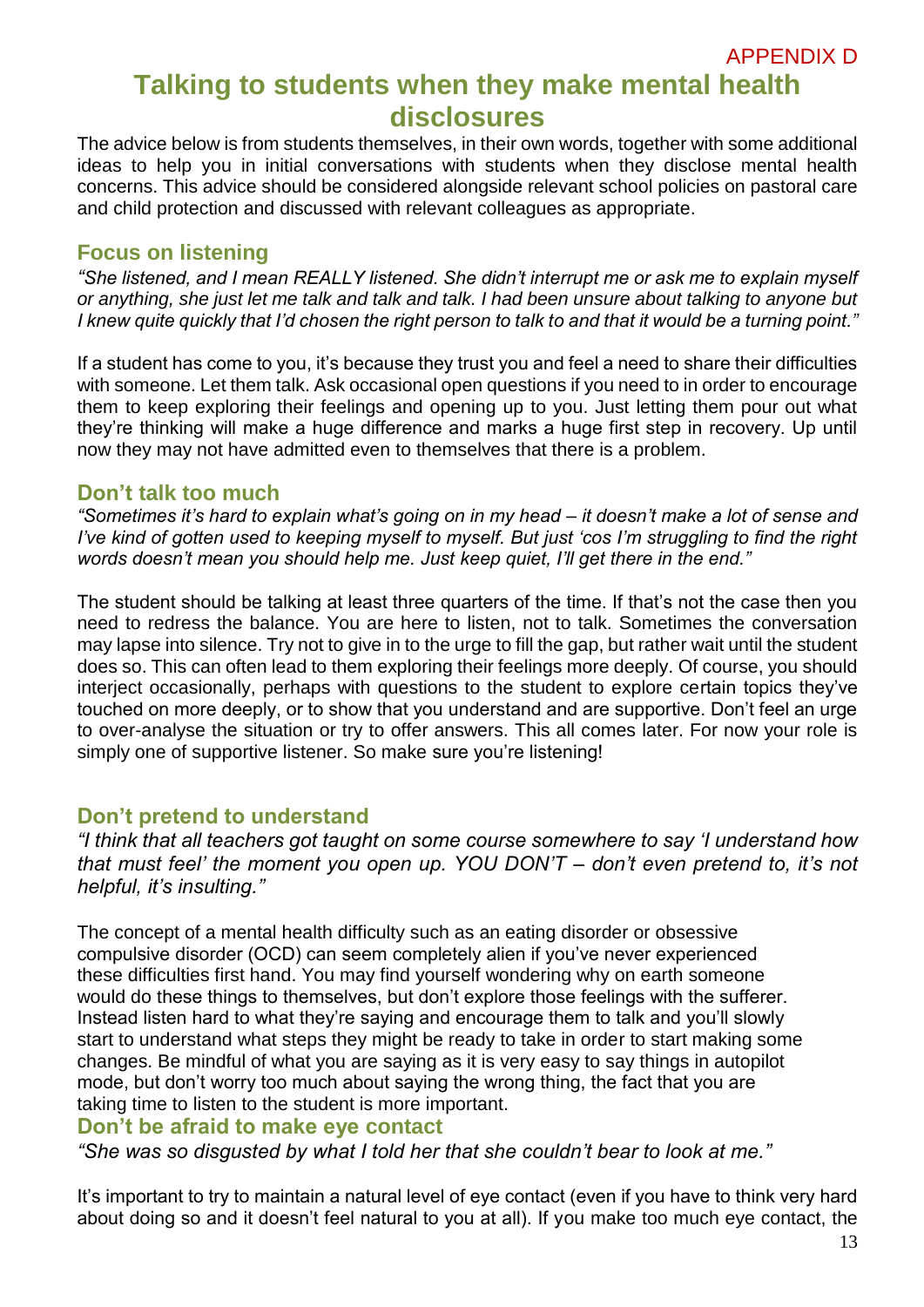student may interpret this as you staring at them. They may think that you are horrified about what they are saying or think they are a 'freak'. On the other hand, if you don't make eye contact at all then a student may interpret this as you being disgusted by them – to the extent that you can't bring yourself to look at them. Making an effort to maintain natural eye contact will convey a very positive message to the student.

### **Offer support**

*"I was worried how she'd react, but my Mum just listened then said 'How can I support you?' – no one had asked me that before and it made me realise that she cared. Between us we thought of some really practical things she could do to help me stop self-harming."* 

Never leave this kind of conversation without agreeing next steps. These will be informed by your conversations with appropriate colleagues and the schools' policies on such issues. Whatever happens, you should have some form of next steps to carry out after the conversation because this will help the student to realise that you're working with them to move things forward.

### **Acknowledge how hard it is to discuss these issues**

*"Talking about my bingeing for the first time was the hardest thing I ever did. When I was done talking, my teacher looked me in the eye and said 'That must have been really tough' – he was right, it was, but it meant so much that he realised what a big deal it was for me."* 

It can take a young person weeks or even months to admit they have a problem to themselves, let alone share that with anyone else. If a student chooses to confide in you, you should feel proud and privileged that they have such a high level of trust in you. Acknowledging both how brave they have been, and how glad you are they chose to speak to you, conveys positive messages of support to the student.

## **Don't assume that an apparently negative response is actually a negative response**

 *"The anorexic voice in my head was telling me to push help away so I was saying no. But there was a tiny part of me that wanted to get better. I just couldn't say it out loud or else I'd have to punish myself."* 

Despite the fact that a student has confided in you, and may even have expressed a desire to get on top of their illness, that doesn't mean they'll readily accept help. The illness may ensure they resist any form of help for as long as they possibly can. Don't be offended or upset if your offers of help are met with anger, indifference or insolence, it's the illness talking, not the student.

### **Never break your promises**

"Whatever you say you'll do you have to do or else the trust we've built in you will be smashed to smithereens. And never lie. Just be honest. If you're going to tell someone just be upfront about it, we can handle that, what we can't handle is having our trust broken."

Above all else, a student wants to know they can trust you. That means if they want you to keep their issues confidential and you can't then you must be honest. Explain that, whilst you can't keep it a secret, you can ensure that it is handled within the school's policy of confidentiality and that only those who need to know about it in order to help will know about the situation. You can also be honest about the fact you don't have all the answers or aren't exactly sure what will happen next. Consider yourself the student's ally rather than their saviour and think about which next steps you can take together, always ensuring you follow relevant policies and consult appropriate colleagues.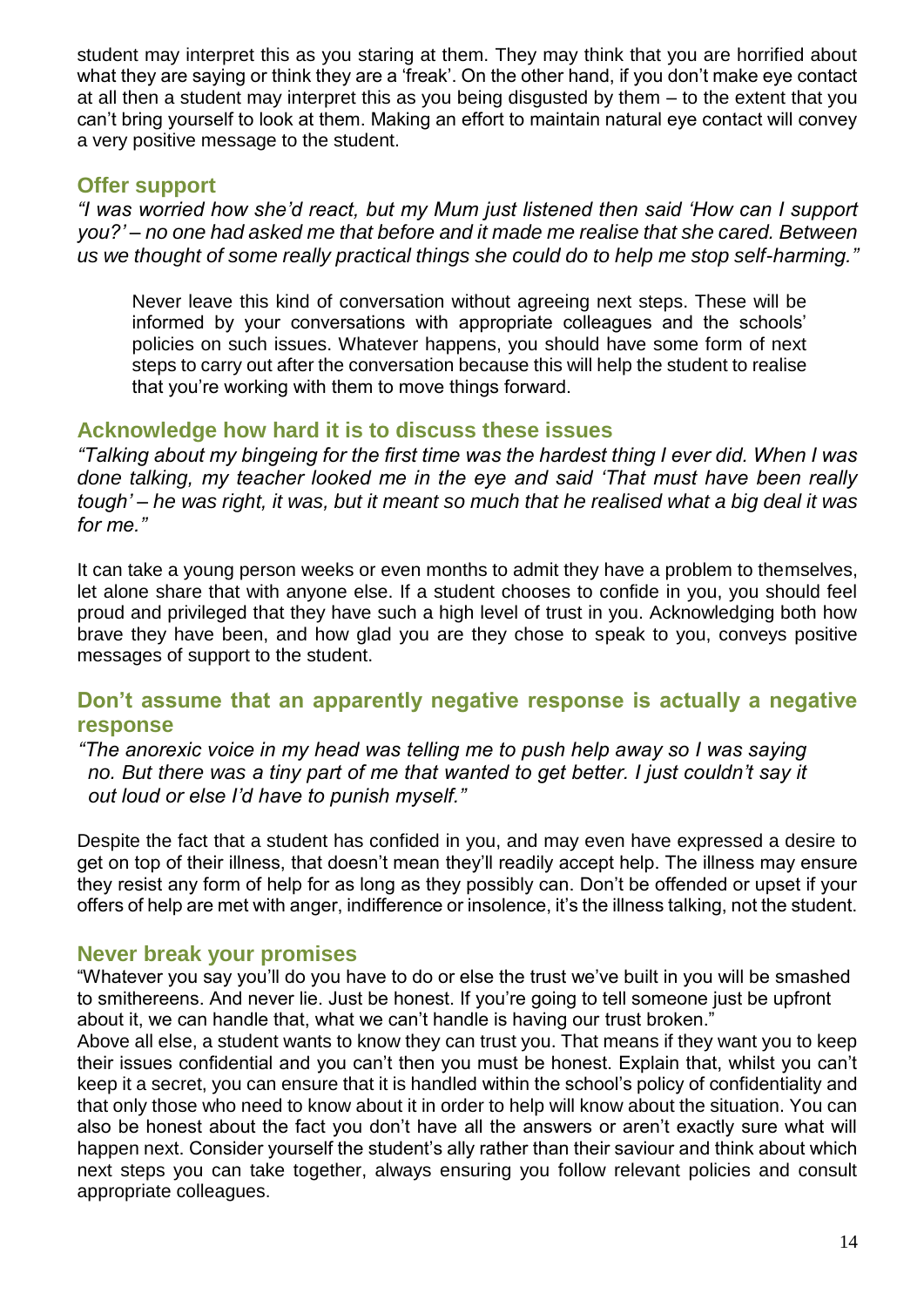### **OPEN QUESTIONS**

Open-ended questions typically begin with words such as "How", or phrases such as "Tell me about...". Often they are not technically a question, but a statement which offers the opportunity to say more than just yes or no

Tell me about…

What is it that....

How would you…

What do you think about…

How does that make you feel…? (or some variation may feel like a cliché but the reason it is so widely used is that it's so effective.)

Try to avoid using "why?" questions.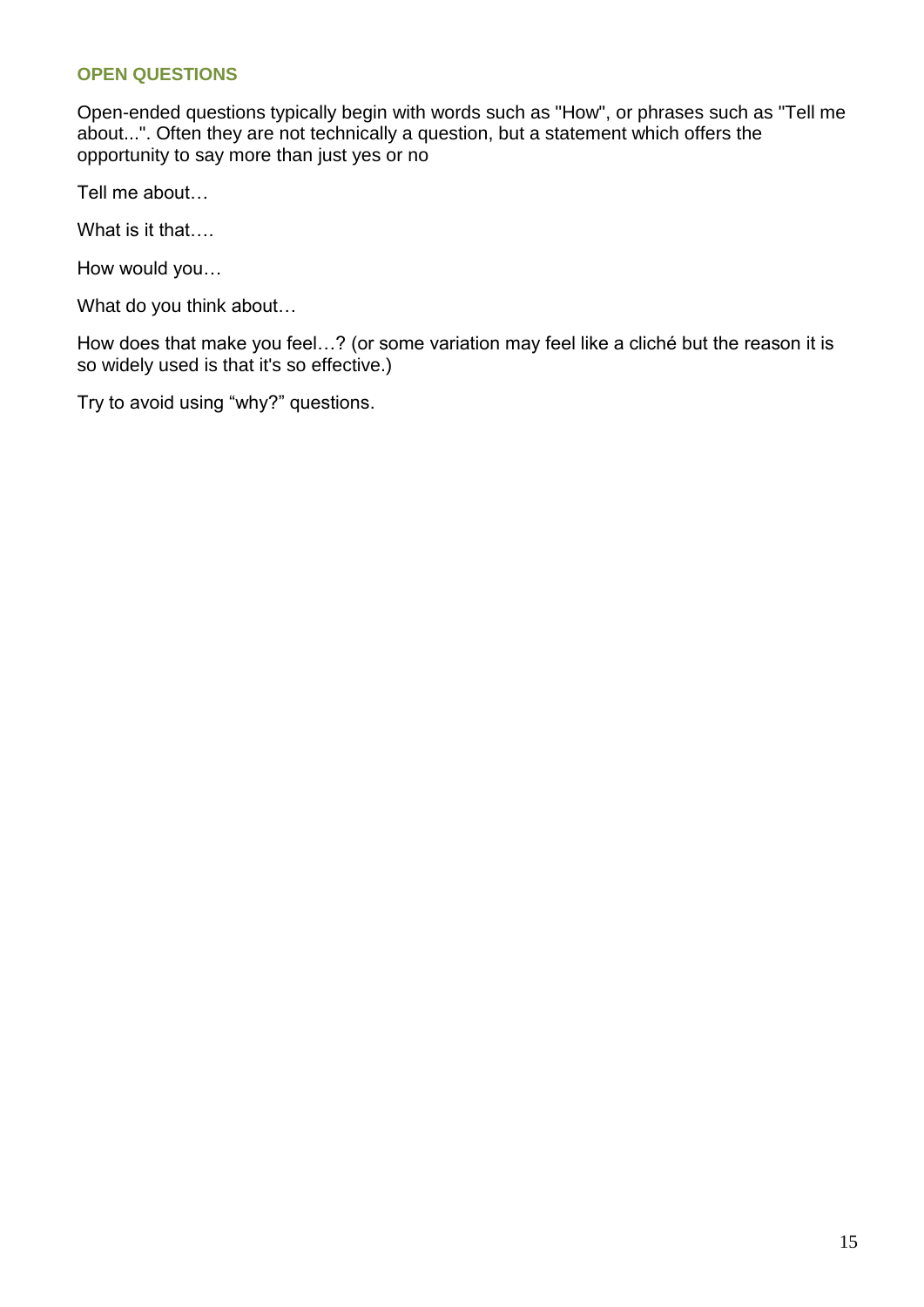# **A short guide to having tricky conversations**

The fact that a student has chosen to open up to you is very positive! Giving them 'permission' to talk without judgement can be incredibly powerful. It can be a tremendous relief to talk and so it is crucial not to avoid these tricky conversations.



### **LISTENING**

**Try to listen effectively** e.g. open body language, putting aside distractions, (a good quality 10 minutes is better than 30 with interruptions/distractions) switching off your own beliefs and values, avoiding formulating an answer so that you are not really hearing what is being said.

**Be mindful that you do not necessarily need to solve or 'fix' the student's problems.**

### **Question gently and effectively**:

Start with the how, what, where questions which will generate conversation but which are not as challenging as the why? So for example:

How are you?

How have you been feeling?

What happened?

Where were you when..?

How did you feel when..?

The following phrases may also be useful and will show that you are really listening: Tell me a little more….

Help me to understand. So you are saying……

Have I got this right? You said that….

A 'Why' question is instantly challenging and almost expects a solution that a young person may struggle to see in the moment.

If someone is struggling to 'say it' writing it down can sometimes be easier.

## **A good experience of being listened to makes the student more likely to ask for help in the future.**